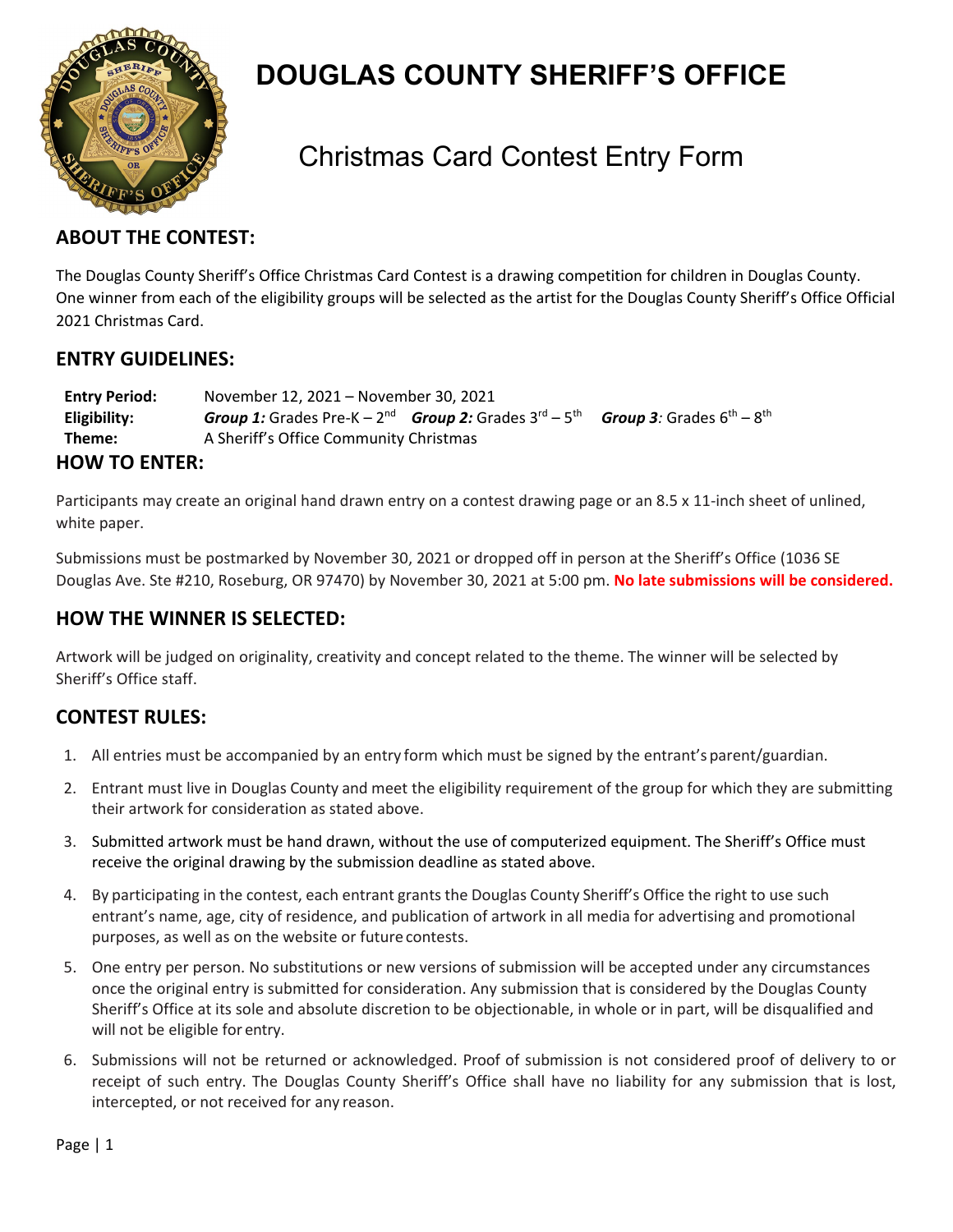

# **DOUGLAS COUNTY SHERIFF'S OFFICE**

## Christmas Card Contest Entry Form

**Please return this form completed and signed to the Sheriff's Office upon submission of contest entry.**

| <b>PHONE NUMBER:_____________________________</b> |                                                                                                                        |  |
|---------------------------------------------------|------------------------------------------------------------------------------------------------------------------------|--|
|                                                   |                                                                                                                        |  |
|                                                   | ZIP CODE:_________________________                                                                                     |  |
|                                                   |                                                                                                                        |  |
|                                                   | <u> 1989 - Andrea Santana, amerikana amerikana amerikana amerikana amerikana amerikana amerikana amerikana amerika</u> |  |
|                                                   |                                                                                                                        |  |

I hereby certify that to the best of my knowledge and belief, the above statements are true and that the minor named above may enter the Douglas County Sheriff's Office Christmas Card Contest. I hereby grant the Douglas County Sheriff's Office the right to use my child's name, age, city of residence and publication of artwork in all media for advertising and promotional purposes, as well as on the website or future contests.

### **PARENT/GUARDIAN SIGNATURE**:\_\_\_\_\_\_\_\_\_\_\_\_\_\_\_\_\_\_\_\_\_\_\_\_\_\_\_\_\_\_\_\_\_\_\_\_\_\_\_\_\_\_\_\_\_\_\_\_\_

### **PARENT/GUARDIAN PRINTED NAME**:\_\_\_\_\_\_\_\_\_\_\_\_\_\_\_\_\_\_\_\_\_\_\_\_\_\_\_\_\_\_\_\_\_\_\_\_\_\_\_\_\_\_\_\_\_\_

| DATE: |  |
|-------|--|
|       |  |